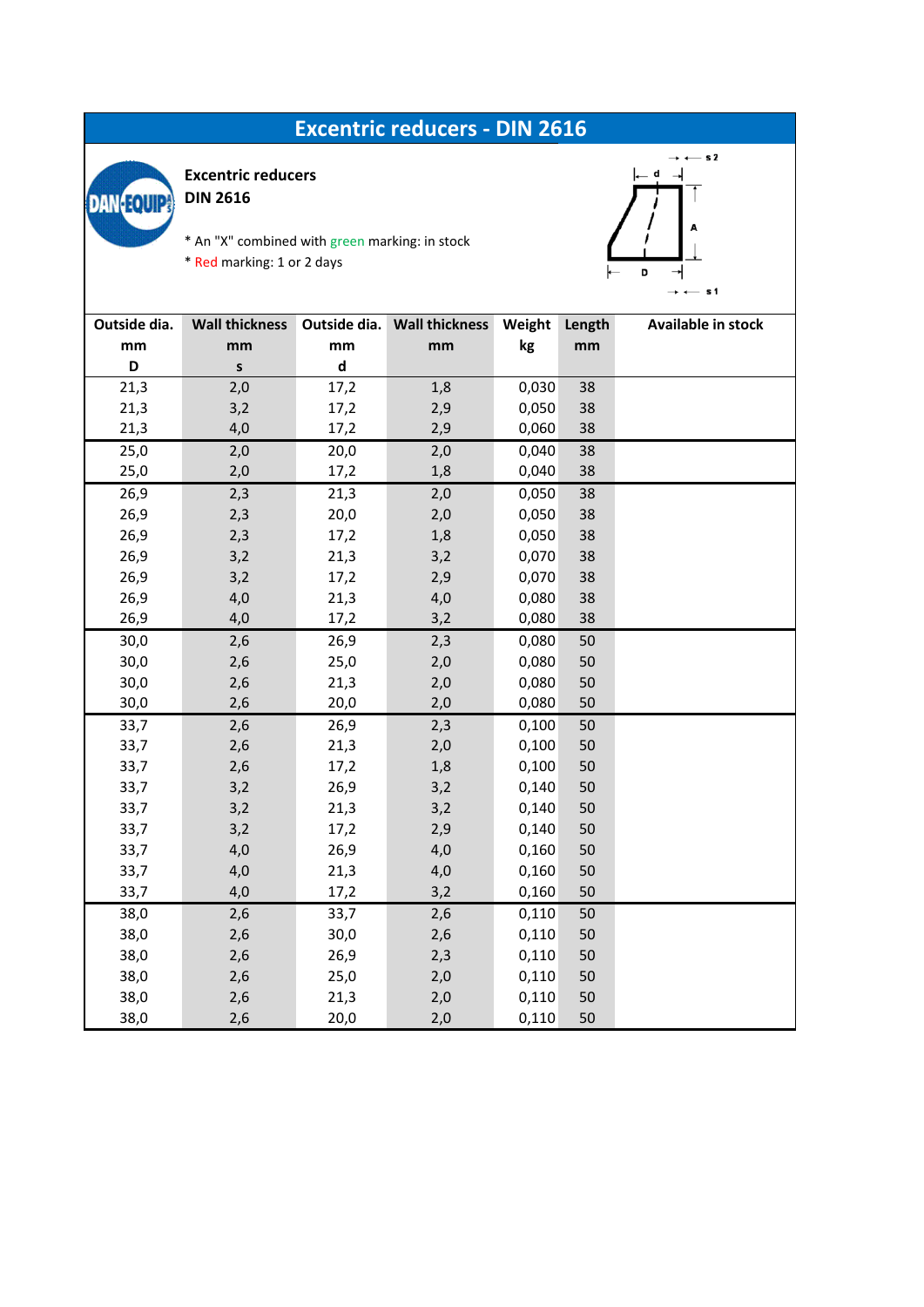| Outside dia.                    |                                 |                             | Wall thickness Outside dia. Wall thickness | Weight | Length | Available in stock |
|---------------------------------|---------------------------------|-----------------------------|--------------------------------------------|--------|--------|--------------------|
| $\mathop{\mathsf{mm}}\nolimits$ | $\mathop{\mathsf{mm}}\nolimits$ | mm                          | mm                                         | kg     | mm     |                    |
| D                               | $\mathsf{s}$                    | $\operatorname{\mathsf{d}}$ |                                            |        |        |                    |
| 42,4                            | 2,6                             | 38,0                        | 2,6                                        | 0,120  | 50     |                    |
| 42,4                            | 2,6                             | 33,7                        | 2,6                                        | 0,120  | 50     |                    |
| 42,4                            | 2,6                             | 30,0                        | 2,6                                        | 0,120  | 50     |                    |
| 42,4                            | 2,6                             | 26,9                        | 2,3                                        | 0,120  | 50     |                    |
| 42,4                            | 2,6                             | 25,0                        | 2,0                                        | 0,120  | 50     |                    |
| 42,4                            | 2,6                             | 21,3                        | 2,0                                        | 0,120  | 50     |                    |
| 42,4                            | 3,6                             | 33,7                        | 3,2                                        | 0,180  | 50     |                    |
| 42,4                            | 3,6                             | 26,9                        | 3,2                                        | 0,180  | 50     |                    |
| 42,4                            | 3,6                             | 21,3                        | 3,2                                        | 0,180  | 50     |                    |
| 42,4                            | 4,0                             | 33,7                        | 4,0                                        | 0,230  | 50     |                    |
| 42,4                            | 4,0                             | 26,9                        | 4,0                                        | 0,230  | 50     |                    |
| 42,4                            | 4,0                             | 21,3                        | 4,0                                        | 0,230  | 50     |                    |
| 44,5                            | 2,6                             | 38,0                        | 2,6                                        | 0,160  | 64     |                    |
| 44,5                            | 2,6                             | 33,7                        | 2,6                                        | 0,160  | 64     |                    |
| 44,5                            | 2,6                             | 30,0                        | 2,6                                        | 0,160  | 64     |                    |
| 44,5                            | 2,6                             | 26,9                        | 2,3                                        | 0,160  | 64     |                    |
| 44,5                            | 2,6                             | 25,0                        | 2,0                                        | 0,160  | 64     |                    |
| 44,5                            | 2,6                             | 21,3                        | 2,0                                        | 0,160  | 64     |                    |
| 44,5                            | 2,6                             | 20,0                        | 2,0                                        | 0,160  | 64     |                    |
| 48,3                            | 2,6                             | 42,4                        | 2,6                                        | 0,180  | 64     |                    |
| 48,3                            | 2,6                             | 38,0                        | 2,6                                        | 0,180  | 64     |                    |
| 48,3                            | 2,6                             | 33,7                        | 2,6                                        | 0,180  | 64     |                    |
| 48,3                            | 2,6                             | 30,0                        | 2,6                                        | 0,180  | 64     |                    |
| 48,3                            | 2,6                             | 26,9                        | 2,3                                        | 0,180  | 64     |                    |
| 48,3                            | 2,6                             | 25,0                        | 2,0                                        | 0,180  | 64     |                    |
| 48,3                            | 2,6                             | 21,3                        | 2,0                                        | 0,180  | 64     |                    |
| 48,3                            | 2,6                             | 20,0                        | 2,0                                        | 0,180  | 64     |                    |
| 48,3                            | 4,0                             | 42,4                        | 3,6                                        | 0,270  | 64     |                    |
| 48,3                            | 4,0                             | 33,7                        | 3,2                                        | 0,270  | 64     |                    |
| 48,3                            | 4,0                             | 26,9                        | 3,2                                        | 0,270  | 64     |                    |
| 48,3                            | 4,0                             | 21,3                        | 3,2                                        | 0,270  | 64     |                    |
| 48,3                            | 5,0                             | 42,4                        | 4,0                                        | 0,330  | 64     |                    |
| 48,3                            | 5,0                             | 33,7                        | 4,0                                        | 0,330  | 64     |                    |
| 48,3                            | 5,0                             | 26,9                        | 4,0                                        | 0,330  | 64     |                    |
| 48,3                            | 5,0                             | 21,3                        | 4,0                                        | 0,330  | 64     |                    |
| 57,0                            | 2,9                             | 48,3                        | 2,6                                        | 0,270  | 76     |                    |
| 57,0                            | 2,9                             | 44,5                        | 2,6                                        | 0,270  | 76     |                    |
| 57,0                            | 2,9                             | 42,4                        | 2,6                                        | 0,270  | 76     |                    |
| 57,0                            | 2,9                             | 38,0                        | 2,6                                        | 0,270  | 76     |                    |
| 57,0                            | 2,9                             | 33,7                        | 2,6                                        | 0,270  | 76     |                    |
| 57,0                            | 2,9                             | 30,0                        | 2,6                                        | 0,270  | 76     |                    |
| 57,0                            | 2,9                             | 26,9                        | 2,3                                        | 0,270  | 76     |                    |
| 57,0                            | 2,9                             | 25,0                        | 2,0                                        | 0,270  | 76     |                    |
| 57,0                            | 2,9                             | 21,3                        | 2,0                                        | 0,270  | 76     |                    |
| 57,0                            | 2,9                             | 20,0                        | 2,0                                        | 0,270  | 76     |                    |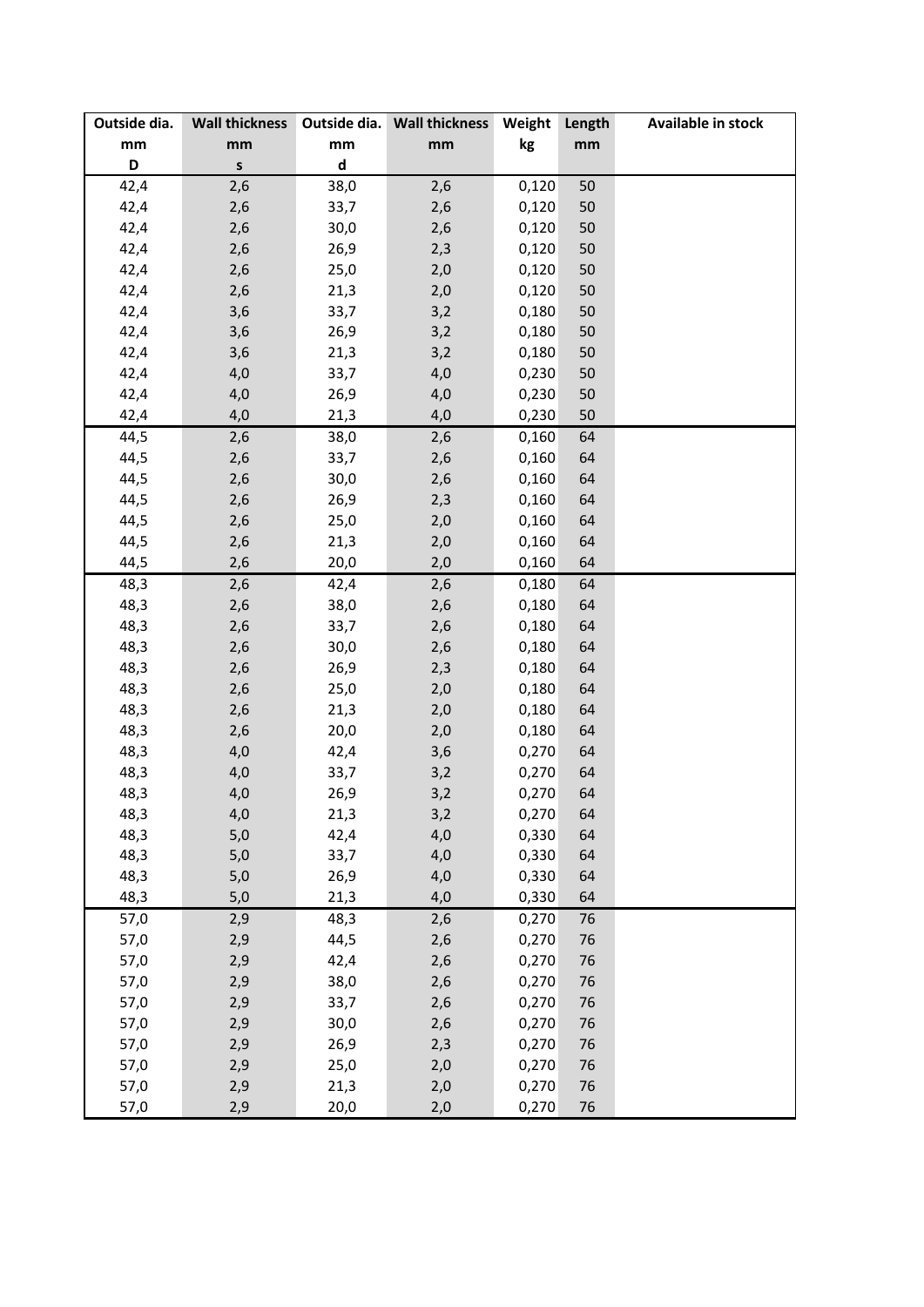| Outside dia. | <b>Wall thickness</b> |             | Outside dia. Wall thickness | Weight | Length | Available in stock |
|--------------|-----------------------|-------------|-----------------------------|--------|--------|--------------------|
| mm           | mm                    | mm          | mm                          | kg     | mm     |                    |
| D            | S                     | $\mathsf d$ |                             |        |        |                    |
| 60,3         | 2,9                   | 48,3        | 2,6                         | 0,300  | 76     |                    |
| 60,3         | 2,9                   | 44,5        | 2,6                         | 0,300  | 76     |                    |
| 60,3         | 2,9                   | 42,4        | 2,6                         | 0,300  | 76     |                    |
| 60,3         | 2,9                   | 38,0        | 2,6                         | 0,300  | 76     |                    |
| 60,3         | 2,9                   | 33,7        | 2,6                         | 0,300  | 76     |                    |
| 60,3         | 2,9                   | 30,0        | 2,6                         | 0,300  | 76     |                    |
| 60,3         | 2,9                   | 26,9        | 2,3                         | 0,300  | 76     |                    |
| 60,3         | 2,9                   | 21,3        | 2,0                         | 0,300  | 76     |                    |
| 60,3         | 4,5                   | 48,3        | 4,0                         | 0,470  | 76     |                    |
| 60,3         | 4,5                   | 42,4        | 3,6                         | 0,470  | 76     |                    |
| 60,3         | 4,5                   | 33,7        | 3,2                         | 0,470  | 76     |                    |
| 60,3         | 4,5                   | 26,9        | 3,2                         | 0,470  | 76     |                    |
| 60,3         | 4,5                   | 21,3        | 3,2                         | 0,470  | 76     |                    |
| 60,3         | 5,6                   | 48,3        | $5,0$                       | 0,570  | 76     |                    |
| 60,3         | 5,6                   | 42,4        | 4,0                         | 0,570  | 76     |                    |
| 60,3         | 5,6                   | 33,7        | 4,0                         | 0,570  | 76     |                    |
| 60,3         | 5,6                   | 26,9        | 4,0                         | 0,570  | 76     |                    |
| 60,3         | 5,6                   | 21,3        | 4,0                         | 0,570  | 76     |                    |
| 70,0         | 2,9                   | 60,3        | 2,9                         | 0,410  | 90     |                    |
| 70,0         | 2,9                   | 57,0        | 2,9                         | 0,410  | 90     |                    |
| 70,0         | 2,9                   | 48,3        | 2,6                         | 0,410  | 90     |                    |
| 70,0         | 2,9                   | 44,5        | 2,6                         | 0,410  | 90     |                    |
| 70,0         | 2,9                   | 42,4        | 2,6                         | 0,410  | 90     |                    |
| 70,0         | 2,9                   | 38,0        | 2,6                         | 0,410  | 90     |                    |
| 70,0         | 2,9                   | 33,7        | 2,6                         | 0,410  | 90     |                    |
| 70,0         | 2,9                   | 30,0        | 2,6                         | 0,410  | 90     |                    |
| 76,1         | 2,9                   | 60,3        | 2,9                         | 0,470  | 90     |                    |
| 76,1         | 2,9                   | 57,0        | 2,9                         | 0,470  | 90     |                    |
| 76,1         | 2,9                   | 48,3        | 2,6                         | 0,470  | 90     |                    |
| 76,1         | 2,9                   | 44,5        | 2,6                         | 0,470  | 90     |                    |
| 76,1         | 2,9                   | 42,4        | 2,6                         | 0,470  | 90     |                    |
| 76,1         | 2,9                   | 38,0        | 2,6                         | 0,470  | 90     |                    |
| 76,1         | 2,9                   | 33,7        | 2,6                         | 0,470  | 90     |                    |
| 76,1         | 2,9                   | 30,0        | 2,6                         | 0,470  | 90     |                    |
| 76,1         | 5,0                   | 60,3        | 4,5                         | 0,790  | 90     |                    |
| 76,1         | 5,0                   | 48,3        | 4,0                         | 0,790  | 90     |                    |
| 76,1         | 5,0                   | 42,4        | 3,6                         | 0,790  | 90     |                    |
| 76,1         | 5,0                   | 33,7        | 3,2                         | 0,790  | 90     |                    |
| 76,1         | 7,1                   | 60,3        | 5,6                         | 0,950  | 90     |                    |
| 76,1         | 7,1                   | 48,3        | 5,0                         | 0,950  | 90     |                    |
| 76,1         | 7,1                   | 42,4        | 4,0                         | 0,950  | 90     |                    |
| 76,1         | 7,1                   | 33,7        | 4,0                         | 0,950  | 90     |                    |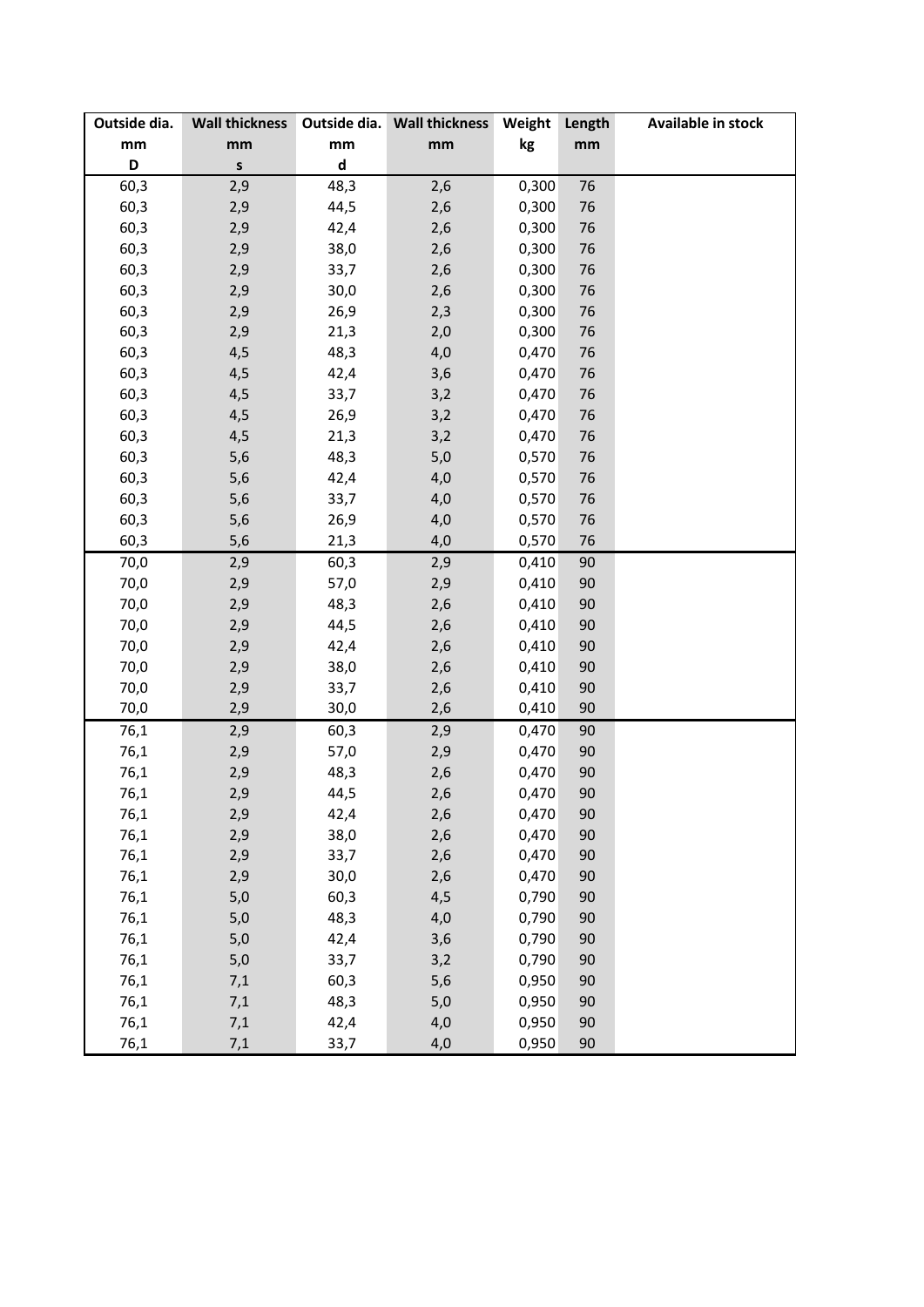| Outside dia.                  | <b>Wall thickness</b> |                             | Outside dia. Wall thickness | Weight         | Length     | Available in stock |
|-------------------------------|-----------------------|-----------------------------|-----------------------------|----------------|------------|--------------------|
| $\mathop{\text{mm}}\nolimits$ | mm                    | mm                          | mm                          | kg             | mm         |                    |
| D                             | $\sf S$               | $\operatorname{\mathsf{d}}$ |                             |                |            |                    |
| 82,5                          | 3,2                   | 76,1                        | 2,9                         | 0,570          | 90         |                    |
| 82,5                          | 3,2                   | 60,3                        | 2,9                         | 0,570          | 90         |                    |
| 82,5                          | 3,2                   | 57,0                        | 2,9                         | 0,570          | 90         |                    |
| 82,5                          | 3,2                   | 48,3                        | 2,6                         | 0,570          | 90         |                    |
| 82,5                          | 3,2                   | 44,5                        | 2,6                         | 0,570          | 90         |                    |
| 88,9                          | 3,2                   | 76,1                        | 2,9                         | 0,560          | 90         |                    |
| 88,9                          | 3,2                   | 70,0                        | 2,9                         | 0,560          | 90         |                    |
| 88,9                          | 3,2                   | 60,3                        | 2,9                         | 0,560          | 90         |                    |
| 88,9                          | 3,2                   | 57,0                        | 2,9                         | 0,560          | 90         |                    |
| 88,9                          | 3,2                   | 48,3                        | 2,6                         | 0,560          | 90         |                    |
| 88,9                          | 3,2                   | 44,5                        | 2,6                         | 0,560          | 90         |                    |
| 88,9                          | 3,2                   | 42,4                        | 2,6                         | 0,560          | 90         |                    |
| 88,9                          | 3,2                   | 38,0                        | 2,6                         | 0,560          | 90         |                    |
| 88,9                          | 3,2                   | 33,7                        | 2,6                         | 0,560          | 90         |                    |
| 88,9                          | 3,2                   | 30,0                        | 2,6                         | 0,560          | 90         |                    |
| 88,9                          | 5,6                   | 76,1                        | 5,0                         | 1,060          | 90         |                    |
| 88,9                          | 5,6                   | 60,3                        | 4,5                         | 1,060          | 90         |                    |
| 88,9                          | 5,6                   | 48,3                        | 4,0                         | 1,060          | 90         |                    |
| 88,9                          | 5,6                   | 42,4                        | 3,6                         | 1,060          | 90         |                    |
| 88,9                          | 5,6                   | 33,7                        | 3,2                         | 1,060          | 90         |                    |
| 88,9                          | 8,0                   | 76,1                        | 7,1                         | 1,300          | 90         |                    |
| 88,9                          | 8,0                   | 60,3                        | 5,6                         | 1,300          | 90         |                    |
| 88,9                          | 8,0                   | 48,3                        | 5,0                         | 1,300          | 90         |                    |
| 88,9                          | 8,0                   | 42,4                        | 4,0                         | 1,300          | 90         |                    |
| 88,9                          | 8,0                   | 33,7                        | 4,0                         | 1,300          | 90         |                    |
| 101,6                         | 3,6                   | 88,9                        | 3,2                         | 0,880          | 100        |                    |
| 101,6                         | 3,6                   | 76,1                        | 2,9                         | 0,880          | 100        |                    |
| 101,6                         | 3,6                   | 60,3                        | 2,9                         | 0,880          | 100        |                    |
| 101,6                         | 3,6                   | 57,0                        | 2,9                         | 0,880          | 100        |                    |
| 101,6                         | 3,6                   | 48,3                        | 2,6                         | 0,880          | 100        |                    |
| 101,6                         | 5,6                   | 88,9                        | 5,6                         | 1,180          | 100        |                    |
| 101,6                         | 5,6                   | 76,1                        | 5,0                         | 1,180          | 100        |                    |
|                               |                       |                             |                             |                |            |                    |
| 101,6<br>101,6                | 5,6                   | 60,3                        | 4,5                         | 1,180<br>1,640 | 100<br>100 |                    |
|                               | 8,0                   | 88,9                        | 8,0                         |                | 100        |                    |
| 101,6                         | 8,0                   | 76,1                        | 7,1                         | 1,640          |            |                    |
| 101,6                         | 8,0                   | 60,3                        | 5,6                         | 1,640          | 100        |                    |
| 108,0                         | 3,6                   | 88,9                        | 3,2                         | 0,900          | 100        |                    |
| 108,0                         | 3,6                   | 76,1                        | 2,9                         | 0,900          | 100        |                    |
| 108,0                         | 3,6                   | 70,0                        | 2,9                         | 0,900          | 100        |                    |
| 108,0                         | 3,6                   | 60,3                        | 2,9                         | 0,900          | 100        |                    |
| 108,0                         | 3,6                   | 57,0                        | 2,9                         | 0,900          | 100        |                    |
| 108,0                         | 3,6                   | 48,3                        | 2,6                         | 0,900          | 100        |                    |
| 108,0                         | 3,6                   | 44,5                        | 2,6                         | 0,900          | 100        |                    |
| 108,0                         | 3,6                   | 42,4                        | 2,6                         | 0,900          | 100        |                    |
| 108,0                         | 3,6                   | 38,0                        | 2,6                         | 0,900          | 100        |                    |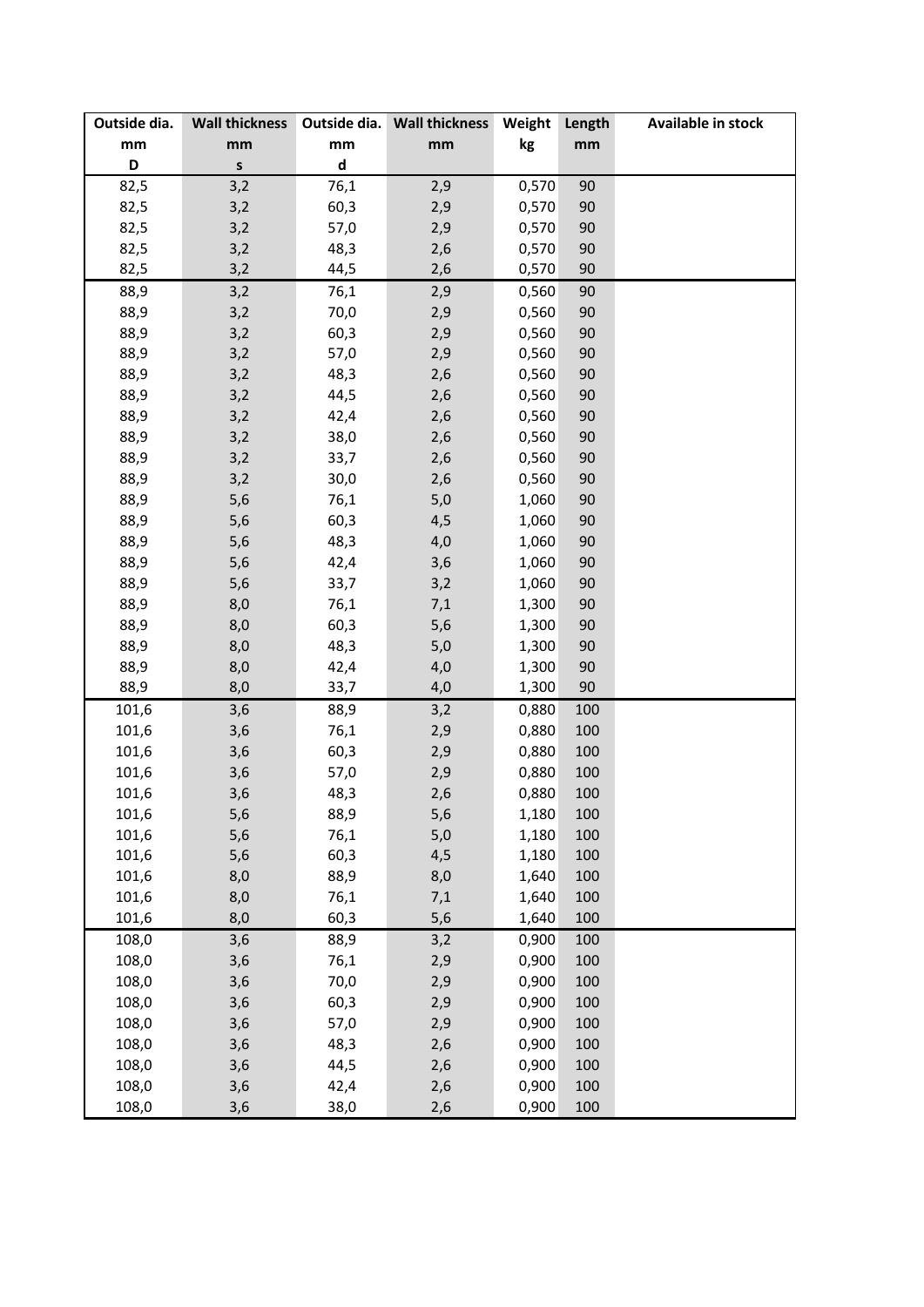| Outside dia. | <b>Wall thickness</b> |                             | Outside dia. Wall thickness | Weight | Length | Available in stock |
|--------------|-----------------------|-----------------------------|-----------------------------|--------|--------|--------------------|
| mm           | mm                    | mm                          | mm                          | kg     | mm     |                    |
| D            | $\mathsf{s}$          | $\operatorname{\mathsf{d}}$ |                             |        |        |                    |
| 114,3        | 3,6                   | 101,6                       | 3,6                         | 0,900  | 100    |                    |
| 114,3        | 3,6                   | 88,9                        | 3,2                         | 0,900  | 100    |                    |
| 114,3        | 3,6                   | 76,1                        | 2,9                         | 0,900  | 100    |                    |
| 114,3        | 3,6                   | 60,3                        | 2,9                         | 0,900  | 100    |                    |
| 114,3        | 3,6                   | 57,0                        | 2,9                         | 0,900  | 100    |                    |
| 114,3        | 3,6                   | 48,3                        | 2,6                         | 0,900  | 100    |                    |
| 114,3        | 3,6                   | 44,5                        | 2,6                         | 0,900  | 100    |                    |
| 114,3        | 3,6                   | 42,4                        | 2,6                         | 0,900  | 100    |                    |
| 114,3        | 6,3                   | 101,6                       | 5,6                         | 1,800  | 100    |                    |
| 114,3        | 6,3                   | 88,9                        | 5,6                         | 1,800  | 100    |                    |
| 114,3        | 6,3                   | 76,1                        | 5,0                         | 1,800  | 100    |                    |
| 114,3        | 6,3                   | 60,3                        | 4,5                         | 1,800  | 100    |                    |
| 114,3        | 6,3                   | 48,3                        | 4,0                         | 1,800  | 100    |                    |
| 114,3        | 6,3                   | 42,4                        | 3,6                         | 1,800  | 100    |                    |
| 114,3        | 8,8                   | 101,6                       | 8,0                         | 2,400  | 100    |                    |
| 114,3        | 8,8                   | 88,9                        | 8,0                         | 2,400  | 100    |                    |
| 114,3        | 8,8                   | 76,1                        | 7,1                         | 2,400  | 100    |                    |
| 114,3        | 8,8                   | 60,3                        | 5,6                         | 2,400  | 100    |                    |
| 114,3        | 8,8                   | 48,3                        | 5,0                         | 2,400  | 100    |                    |
| 114,3        | 8,8                   | 42,4                        | 4,0                         | 2,400  | 100    |                    |
| 133,0        | 4,0                   | 114,3                       | 3,6                         | 1,500  | 127    |                    |
| 133,0        | 4,0                   | 108,0                       | 3,6                         | 1,500  | 127    |                    |
| 133,0        | 4,0                   | 88,9                        | 3,2                         | 1,500  | 127    |                    |
| 133,0        | 4,0                   | 76,1                        | 2,9                         | 1,500  | 127    |                    |
| 133,0        | 4,0                   | 60,3                        | 2,9                         | 1,500  | 127    |                    |
| 133,0        | 4,0                   | 57,0                        | 2,9                         | 1,500  | 127    |                    |
| 139,7        | 4,0                   | 114,3                       | 3,6                         | 1,700  | 127    |                    |
| 139,7        | 4,0                   | 108,0                       | 3,6                         | 1,700  | 127    |                    |
| 139,7        | 4,0                   | 101,6                       | 3,6                         | 1,700  | 127    |                    |
| 139,7        | 4,0                   | 88,9                        | 3,2                         | 1,700  | 127    |                    |
| 139,7        | 4,0                   | 76,1                        | 2,9                         | 1,700  | 127    |                    |
| 139,7        | 4,0                   | 60,3                        | 2,9                         | 1,700  | 127    |                    |
| 139,7        | 6,3                   | 114,3                       | 6,3                         | 2,600  | 127    |                    |
| 139,7        | 6,3                   | 101,6                       | 5,6                         | 2,600  | 127    |                    |
| 139,7        | 6,3                   | 88,9                        | 5,6                         | 2,600  | 127    |                    |
| 139,7        | 6,3                   | 76,1                        | 5,0                         | 2,600  | 127    |                    |
| 139,7        | 6,3                   | 60,3                        | 4,5                         | 2,600  | 127    |                    |
| 139,7        | 10,0                  | 114,3                       | 8,8                         | 4,000  | 127    |                    |
| 139,7        | 10,0                  | 101,6                       | 8,0                         | 4,000  | 127    |                    |
| 139,7        | 10,0                  | 88,9                        | 8,0                         | 4,000  | 127    |                    |
| 139,7        | 10,0                  | 76,1                        | 7,1                         | 4,000  | 127    |                    |
| 139,7        | 10,0                  | 60,3                        | 5,6                         | 4,000  | 127    |                    |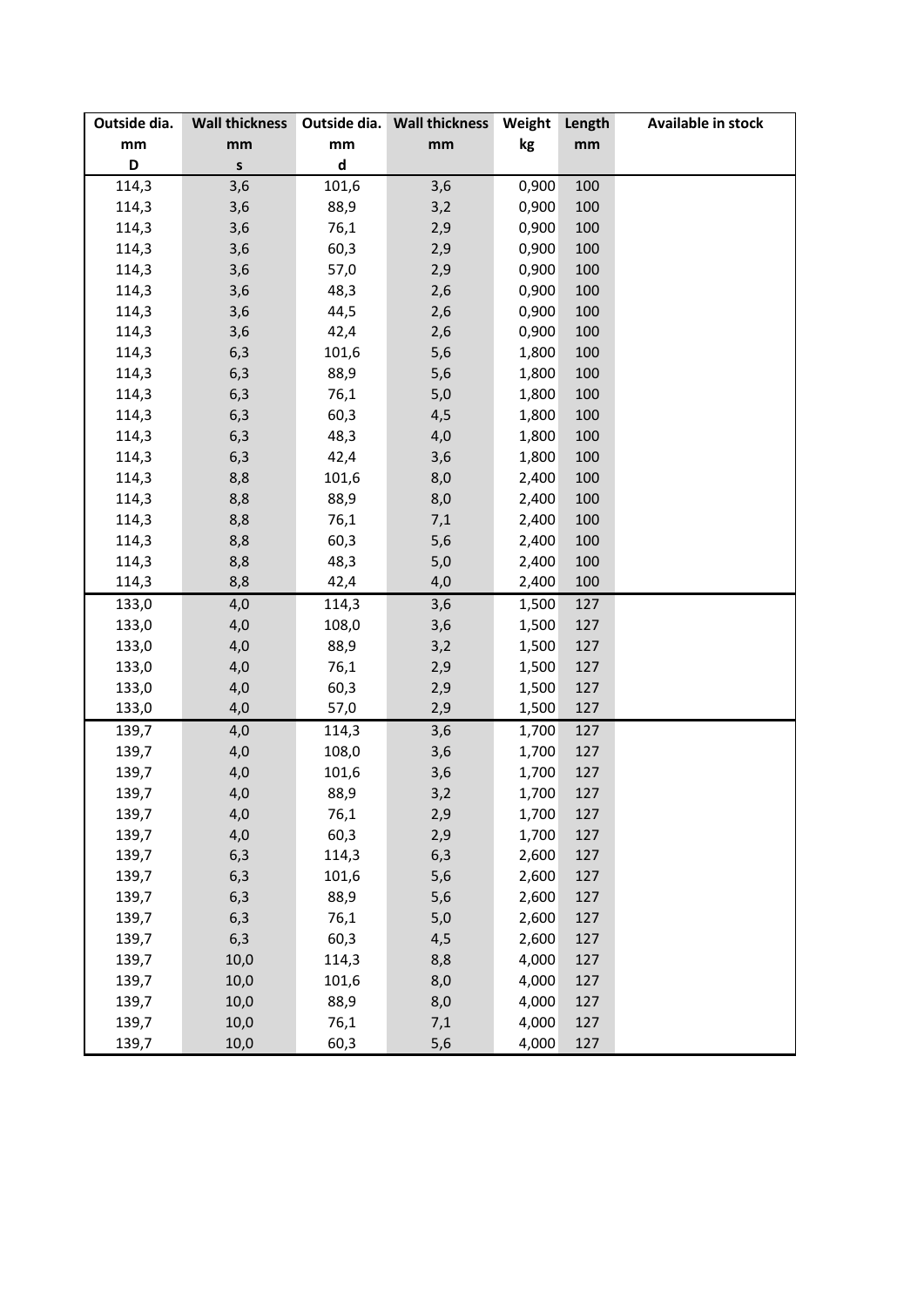| Outside dia. | <b>Wall thickness</b> |                             | Outside dia. Wall thickness | Weight | Length | <b>Available in stock</b> |
|--------------|-----------------------|-----------------------------|-----------------------------|--------|--------|---------------------------|
| mm           | mm                    | mm                          | mm                          | kg     | mm     |                           |
| D            | S                     | $\operatorname{\mathsf{d}}$ |                             |        |        |                           |
| 159,0        | 4,5                   | 139,7                       | 4,0                         | 2,300  | 140    |                           |
| 159,0        | 4,5                   | 133,0                       | 4,0                         | 2,300  | 140    |                           |
| 159,0        | 4,5                   | 114,3                       | 3,6                         | 2,300  | 140    |                           |
| 159,0        | 4,5                   | 108,0                       | 3,6                         | 2,300  | 140    |                           |
| 159,0        | 4,5                   | 88,9                        | 3,2                         | 2,300  | 140    |                           |
| 159,0        | 4,5                   | 76,1                        | 2,9                         | 2,300  | 140    |                           |
| 159,0        | 4,5                   | 60,3                        | 2,9                         | 2,300  | 140    |                           |
| 159,0        | 4,5                   | 57,0                        | 2,9                         | 2,300  | 140    |                           |
| 168,3        | 4,5                   | 139,7                       | 4,0                         | 2,500  | 140    |                           |
| 168,3        | 4,5                   | 133,0                       | 4,0                         | 2,500  | 140    |                           |
| 168,3        | 4,5                   | 114,3                       | 3,6                         | 2,500  | 140    |                           |
| 168,3        | 4,5                   | 108,0                       | 3,6                         | 2,500  | 140    |                           |
| 168,3        | 4,5                   | 101,6                       | 3,6                         | 2,500  | 140    |                           |
| 168,3        | 4,5                   | 88,9                        | 3,2                         | 2,500  | 140    |                           |
| 168,3        | 4,5                   | 76,1                        | 2,9                         | 2,500  | 140    |                           |
| 168,3        | 4,5                   | 60,3                        | 2,9                         | 2,500  | 140    |                           |
| 168,3        | 4,5                   | 57,0                        | 2,9                         | 2,500  | 140    |                           |
| 168,3        | 7,1                   | 139,7                       | 6,3                         | 3,900  | 140    |                           |
| 168,3        | 7,1                   | 114,3                       | 6,3                         | 3,900  | 140    |                           |
| 168,3        | 7,1                   | 101,6                       | 5,6                         | 3,900  | 140    |                           |
| 168,3        | 7,1                   | 88,9                        | 5,6                         | 3,900  | 140    |                           |
| 168,3        | 7,1                   | 76,1                        | 5,0                         | 3,900  | 140    |                           |
| 168,3        | 7,1                   | 60,3                        | 4,5                         | 3,900  | 140    |                           |
| 168,3        | 11,0                  | 139,7                       | 10,0                        | 6,300  | 140    |                           |
| 168,3        | 11,0                  | 114,3                       | 8,8                         | 6,300  | 140    |                           |
| 168,3        | 11,0                  | 101,6                       | 8,0                         | 6,300  | 140    |                           |
| 168,3        | 11,0                  | 88,9                        | 8,0                         | 6,300  | 140    |                           |
| 168,3        | 11,0                  | 76,1                        | 7,1                         | 6,300  | 140    |                           |
| 168,3        | 11,0                  | 60,3                        | 5,6                         | 6,300  | 140    |                           |
| 193,7        | 5,6                   | 168,3                       | 4,5                         | 3,900  | 152    |                           |
| 193,7        | 5,6                   | 159,0                       | 4,5                         | 3,900  | 152    |                           |
| 193,7        | 5,6                   | 139,7                       | 4,0                         | 3,900  | 152    |                           |
| 193,7        | 5,6                   | 133,0                       | 4,0                         | 3,900  | 152    |                           |
| 193,7        | 5,6                   | 114,3                       | 3,6                         | 3,900  | 152    |                           |
| 193,7        | 5,6                   | 108,0                       | 3,6                         | 3,900  | 152    |                           |
| 193,7        | 5,6                   | 101,6                       | 3,6                         | 3,900  | 152    |                           |
| 193,7        | 5,6                   | 88,9                        | 3,2                         | 3,900  | 152    |                           |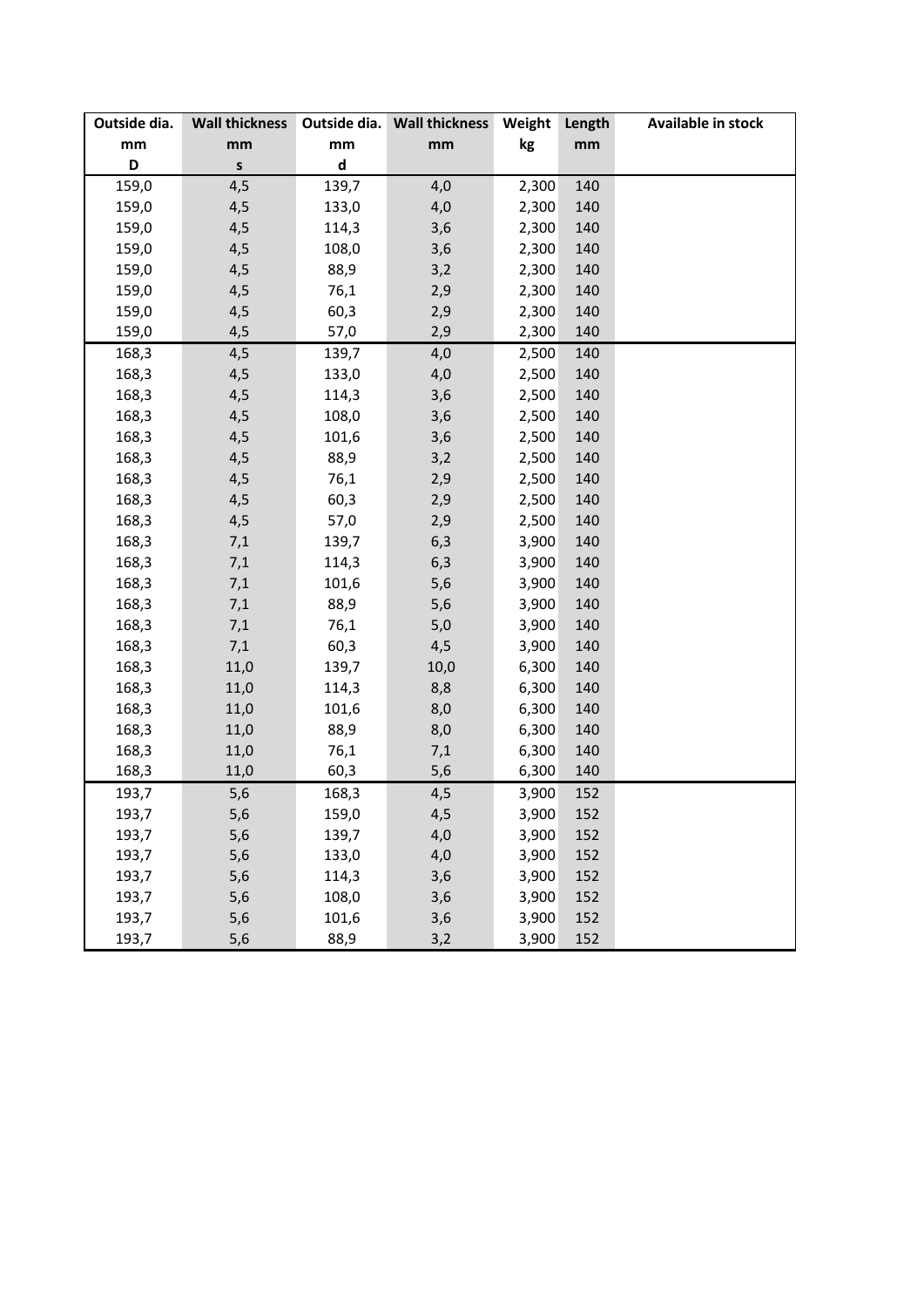| Outside dia. | <b>Wall thickness</b> |              | Outside dia. Wall thickness | Weight | Length | Available in stock |
|--------------|-----------------------|--------------|-----------------------------|--------|--------|--------------------|
| mm           | mm                    | mm           | mm                          | kg     | mm     |                    |
| D            | $\mathsf{s}$          | $\mathsf{d}$ |                             |        |        |                    |
| 219,1        | 6,3                   | 193,7        | 5,6                         | 5,000  | 152    |                    |
| 219,1        | 6,3                   | 168,3        | 4,5                         | 5,000  | 152    |                    |
| 219,1        | 6,3                   | 159,0        | 4,5                         | 5,000  | 152    |                    |
| 219,1        | 6,3                   | 139,7        | 4,0                         | 5,000  | 152    |                    |
| 219,1        | 6,3                   | 133,0        | 4,0                         | 5,000  | 152    |                    |
| 219,1        | 6,3                   | 114,3        | 3,6                         | 5,000  | 152    |                    |
| 219,1        | 6,3                   | 108,0        | 3,6                         | 5,000  | 152    |                    |
| 219,1        | 6,3                   | 101,6        | 3,6                         | 5,000  | 152    |                    |
| 219,1        | 6,3                   | 88,9         | 3,2                         | 5,000  | 152    |                    |
| 219,1        | 8,0                   | 168,3        | 7,1                         | 6,500  | 152    |                    |
| 219,1        | 8,0                   | 139,7        | 6,3                         | 6,500  | 152    |                    |
| 219,1        | 8,0                   | 114,3        | 6,3                         | 6,500  | 152    |                    |
| 219,1        | 8,0                   | 101,6        | 5,6                         | 6,500  | 152    |                    |
| 219,1        | 8,0                   | 88,9         | 5,6                         | 6,500  | 152    |                    |
| 219,1        | 12,5                  | 168,3        | 11,0                        | 9,500  | 152    |                    |
| 219,1        | 12,5                  | 139,7        | 10,0                        | 9,500  | 152    |                    |
| 219,1        | 12,5                  | 114,3        | 8,8                         | 9,500  | 152    |                    |
| 219,1        | 12,5                  | 101,6        | 8,0                         | 9,500  | 152    |                    |
| 219,1        | 12,5                  | 88,9         | 8,0                         | 9,500  | 152    |                    |
| 244,5        | 6,3                   | 219,1        | 6,3                         | 6,500  | 178    |                    |
| 244,5        | 6,3                   | 193,7        | 5,6                         | 6,500  | 178    |                    |
| 244,5        | 6,3                   | 168,3        | 4,5                         | 6,500  | 178    |                    |
| 244,5        | 6,3                   | 139,7        | 4,0                         | 6,500  | 178    |                    |
| 244,5        | 6,3                   | 114,3        | 3,6                         | 6,500  | 178    |                    |
| 267,0        | 6,3                   | 219,1        | 6,3                         | 7,500  | 178    |                    |
| 267,0        | 6,3                   | 193,7        | 5,6                         | 7,500  | 178    |                    |
| 267,0        | 6,3                   | 168,3        | 4,5                         | 7,500  | 178    |                    |
| 267,0        | 6,3                   | 159,0        | 4,5                         | 7,500  | 178    |                    |
| 267,0        | 6,3                   | 139,7        | 4,0                         | 7,500  | 178    |                    |
| 267,0        | 6,3                   | 133,0        | 4,0                         | 7,500  | 178    |                    |
| 267,0        | 6,3                   | 114,3        | 3,6                         | 7,500  | 178    |                    |
| 267,0        | 6,3                   | 108,0        | 3,6                         | 7,500  | 178    |                    |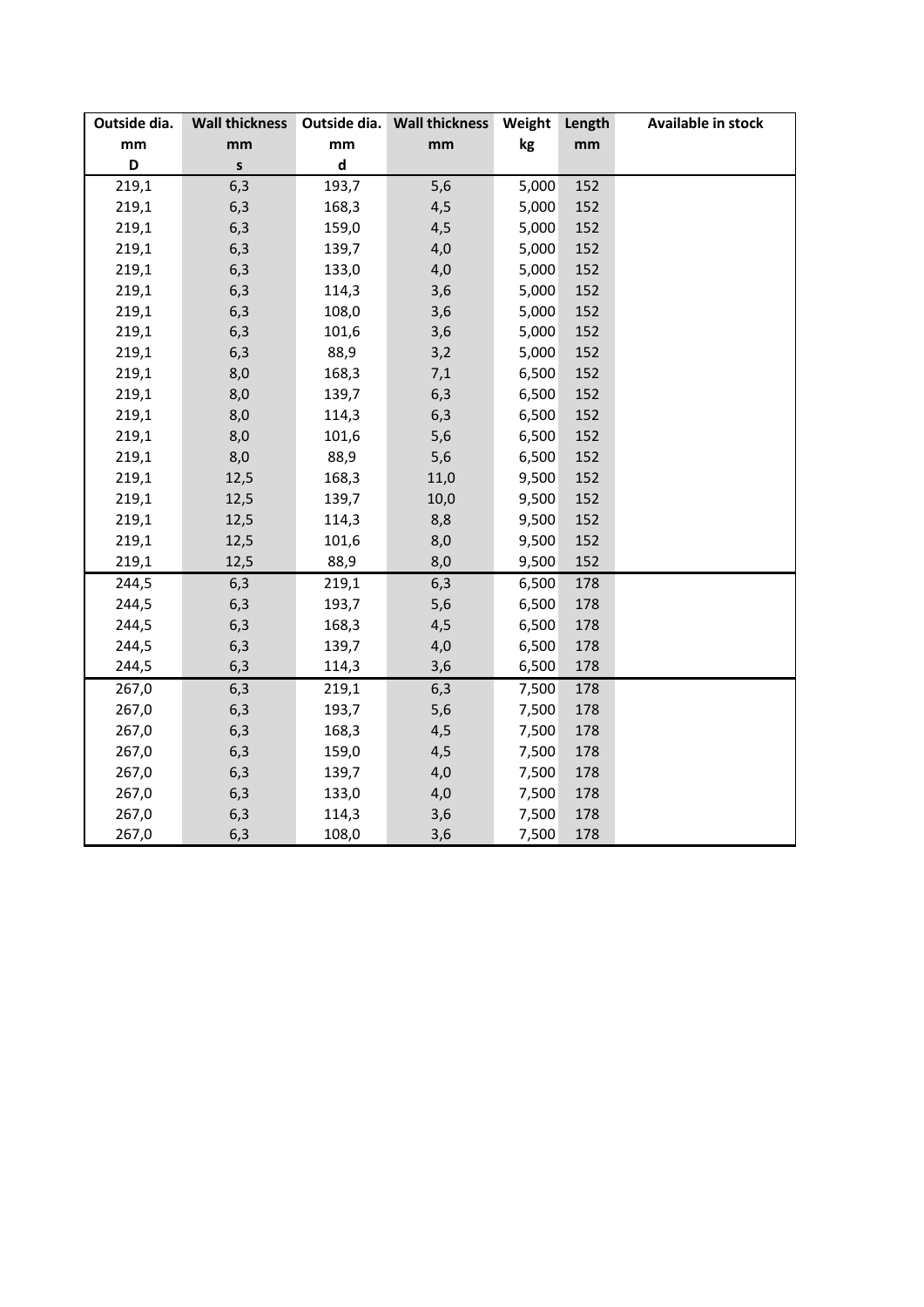| Outside dia. | <b>Wall thickness</b> |                             | Outside dia. Wall thickness | Weight | Length | Available in stock |
|--------------|-----------------------|-----------------------------|-----------------------------|--------|--------|--------------------|
| mm           | mm                    | mm                          | mm                          | kg     | mm     |                    |
| D            | S                     | $\operatorname{\mathsf{d}}$ |                             |        |        |                    |
| 273,0        | 6,3                   | 244,5                       | 6,3                         | 7,500  | 178    |                    |
| 273,0        | 6,3                   | 219,1                       | 6,3                         | 7,500  | 178    |                    |
| 273,0        | 6,3                   | 193,7                       | 5,6                         | 7,500  | 178    |                    |
| 273,0        | 6,3                   | 168,3                       | 4,5                         | 7,500  | 178    |                    |
| 273,0        | 6,3                   | 159,0                       | 4,5                         | 7,500  | 178    |                    |
| 273,0        | 6,3                   | 139,7                       | 4,0                         | 7,500  | 178    |                    |
| 273,0        | 6,3                   | 133,0                       | 4,0                         | 7,500  | 178    |                    |
| 273,0        | 6,3                   | 114,3                       | 3,6                         | 7,500  | 178    |                    |
| 273,0        | 6,3                   | 108,0                       | 3,6                         | 7,500  | 178    |                    |
| 273,0        | 8,8                   | 219,1                       | 8,0                         | 10,000 | 178    |                    |
| 273,0        | 8,8                   | 168,3                       | 7,1                         | 10,000 | 178    |                    |
| 273,0        | 8,8                   | 139,7                       | 6,3                         | 10,000 | 178    |                    |
| 273,0        | 8,8                   | 114,3                       | 6,3                         | 10,000 | 178    |                    |
| 273,0        | 14,2                  | 219,1                       | 12,5                        | 16,000 | 178    |                    |
| 273,0        | 14,2                  | 168,3                       | 11,0                        | 16,000 | 178    |                    |
| 273,0        | 14,2                  | 139,7                       | 10,0                        | 16,000 | 178    |                    |
| 273,0        | 14,2                  | 114,3                       | 8,8                         | 16,000 | 178    |                    |
| 323,9        | 7,1                   | 273,0                       | 6,3                         | 11,000 | 203    |                    |
| 323,9        | 7,1                   | 267,0                       | 6,3                         | 11,000 | 203    |                    |
| 323,9        | 7,1                   | 244,5                       | 6,3                         | 11,000 | 203    |                    |
| 323,9        | 7,1                   | 219,1                       | 6,3                         | 11,000 | 203    |                    |
| 323,9        | 7,1                   | 193,7                       | 5,6                         | 11,000 | 203    |                    |
| 323,9        | 7,1                   | 168,3                       | 4,5                         | 11,000 | 203    |                    |
| 323,9        | 7,1                   | 159,0                       | 4,5                         | 11,000 | 203    |                    |
| 323,9        | 7,1                   | 139,7                       | 4,0                         | 11,000 | 203    |                    |
| 323,9        | 7,1                   | 133,0                       | 4,0                         | 11,000 | 203    |                    |
| 323,9        | 10,0                  | 273,0                       | 8,8                         | 15,500 | 203    |                    |
| 323,9        | 10,0                  | 219,1                       | 8,0                         | 15,500 | 203    |                    |
| 323,9        | 10,0                  | 168,3                       | 7,1                         | 15,500 | 203    |                    |
| 323,9        | 10,0                  | 139,7                       | 6,3                         | 15,500 | 203    |                    |
| 323,9        | 16,0                  | 273,0                       | 14,2                        | 24,000 | 203    |                    |
| 323,9        | 16,0                  | 219,1                       | 12,5                        | 24,000 | 203    |                    |
| 323,9        | 16,0                  | 168,3                       | 11,0                        | 24,000 | 203    |                    |
| 323,9        | 16,0                  | 139,7                       | 10,0                        | 24,000 | 203    |                    |
| 355,6        | 8,0                   | 323,9                       | 7,1                         | 22,000 | 330    |                    |
| 355,6        | 8,0                   | 273,0                       | 6,3                         | 22,000 | 330    |                    |
| 355,6        | 8,0                   | 219,1                       | 6,3                         | 22,000 | 330    |                    |
| 355,6        | 8,0                   | 168,3                       | 4,5                         | 22,000 | 330    |                    |
| 355,6        | 11,0                  | 323,9                       | 10,0                        | 30,000 | 330    |                    |
| 355,6        | 11,0                  | 273,0                       | 8,8                         | 30,000 | 330    |                    |
| 355,6        | 11,0                  | 219,1                       | 8,0                         | 30,000 | 330    |                    |
| 355,6        | 11,0                  | 168,3                       | 7,1                         | 30,000 | 330    |                    |
| 355,6        | 17,5                  | 323,9                       | 16,0                        | XX,XX  | 330    |                    |
| 355,6        | 17,5                  | 273,0                       | 14,2                        | XX,XX  | 330    |                    |
| 355,6        | 17,5                  | 219,1                       | 12,5                        | XX,XX  | 330    |                    |
| 355,6        | 17,5                  | 168,3                       | 11,0                        | XX,XX  | 330    |                    |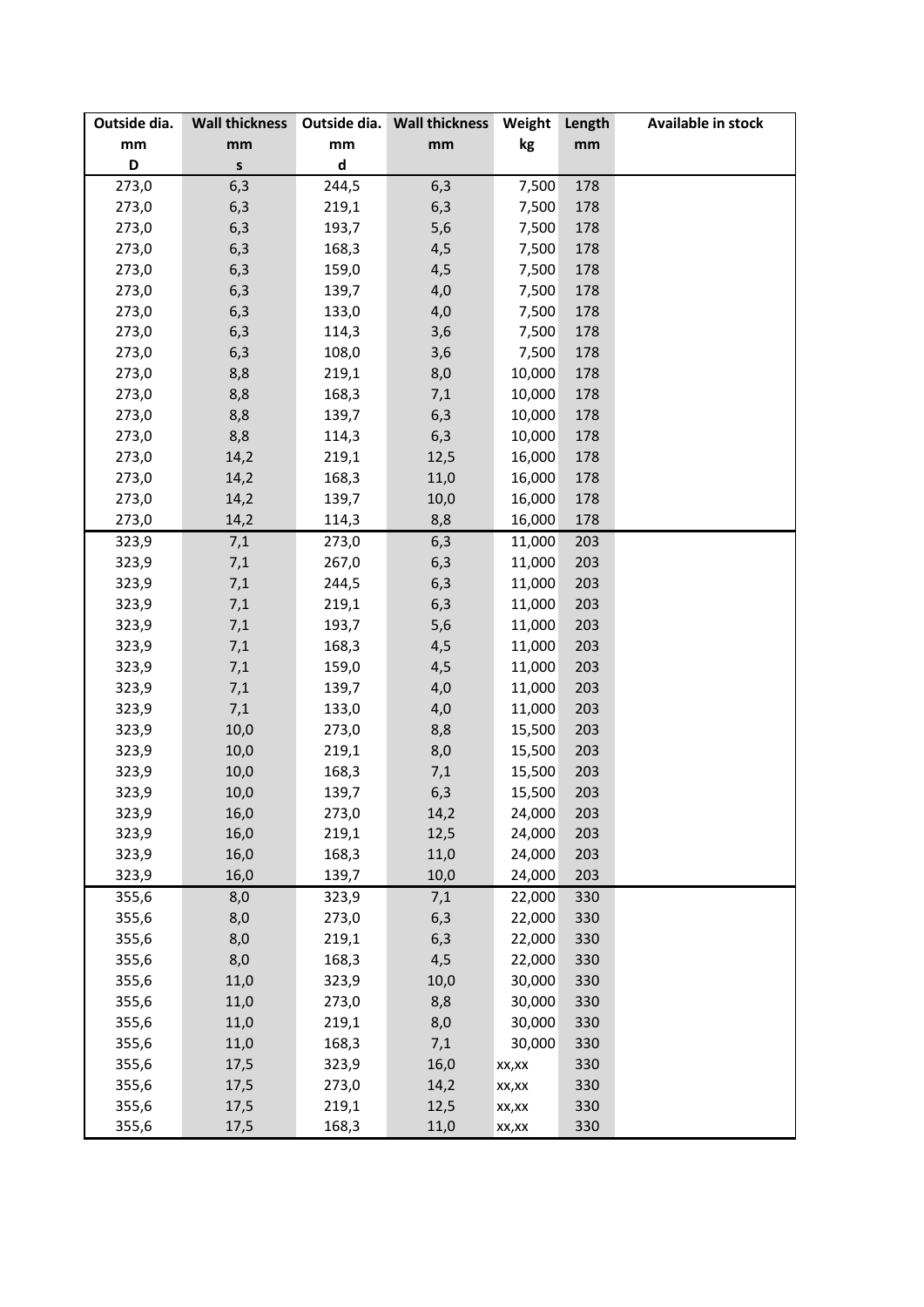| Outside dia. | <b>Wall thickness</b> |                             | Outside dia. Wall thickness | Weight  | Length | Available in stock |
|--------------|-----------------------|-----------------------------|-----------------------------|---------|--------|--------------------|
| mm           | mm                    | mm                          | mm                          | kg      | mm     |                    |
| D            | $\sf{s}$              | $\operatorname{\mathsf{d}}$ |                             |         |        |                    |
| 368,0        | 8,0                   | 323,9                       | 7,1                         | 23,000  | 330    |                    |
| 368,0        | 8,0                   | 273,0                       | 6,3                         | 23,000  | 330    |                    |
| 368,0        | 8,0                   | 267,0                       | 6,3                         | 23,000  | 330    |                    |
| 368,0        | 8,0                   | 219,1                       | 6,3                         | 23,000  | 330    |                    |
| 368,0        | 8,0                   | 168,3                       | 4,5                         | 23,000  | 330    |                    |
| 368,0        | 8,0                   | 159,0                       | 4,5                         | 23,000  | 330    |                    |
| 406,4        | 8,8                   | 368,0                       | 8,0                         | 30,000  | 355    |                    |
| 406,4        | 8,8                   | 255,6                       | 8,0                         | 30,000  | 355    |                    |
| 406,4        | 8,8                   | 323,9                       | 7,1                         | 30,000  | 355    |                    |
| 406,4        | 8,8                   | 273,0                       | 6,3                         | 30,000  | 355    |                    |
| 406,4        | 8,8                   | 267,0                       | 6,3                         | 30,000  | 355    |                    |
| 406,4        | 8,8                   | 219,1                       | 6,3                         | 30,000  | 355    |                    |
| 406,4        | 12,5                  | 355,6                       | 11,0                        | 42,000  | 355    |                    |
| 406,4        | 12,5                  | 323,9                       | 10,0                        | 42,000  | 355    |                    |
| 406,4        | 12,5                  | 273,0                       | 8,8                         | 42,000  | 355    |                    |
| 406,4        | 12,5                  | 219,1                       | 8,0                         | 42,000  | 355    |                    |
| 406,4        | 20,0                  | 355,6                       | 17,5                        | 67,000  | 355    |                    |
| 406,4        | 20,0                  | 323,9                       | 16,0                        | 67,000  | 355    |                    |
| 406,4        | 20,0                  | 273,0                       | 14,2                        | 67,000  | 355    |                    |
| 406,4        | 20,0                  | 219,1                       | 12,5                        | 67,000  | 355    |                    |
| 419,0        | 10,0                  | 368,0                       | 8,0                         | 35,000  | 355    |                    |
| 419,0        | 10,0                  | 355,6                       | 8,0                         | 35,000  | 355    |                    |
| 419,0        | 10,0                  | 323,9                       | 7,1                         | 35,000  | 355    |                    |
| 419,0        | 10,0                  | 273,0                       | 6,3                         | 35,000  | 355    |                    |
| 419,0        | 10,0                  | 267,0                       | 6,3                         | 35,000  | 355    |                    |
| 419,0        | 10,0                  | 219,1                       | 6,3                         | 35,000  | 355    |                    |
| 457,2        | 10,0                  | 419,0                       | 10,0                        | 42,000  | 381    |                    |
| 457,2        | 10,0                  | 406,4                       | 8,8                         | 42,000  | 381    |                    |
| 457,2        | 10,0                  | 368,0                       | 8,0                         | 33,000  | 300    |                    |
| 457,2        | 10,0                  | 355,6                       | 8,0                         | 33,000  | 300    |                    |
| 457,2        | 10,0                  | 323,9                       | 7,1                         | 44,000  | 425    |                    |
| 457,2        | 10,0                  | 273,0                       | 6,3                         | 55,000  | 525    |                    |
| 457,2        | 10,0                  | 267,0                       | 6,3                         | 55,000  | 525    |                    |
| 457,2        | 10,0                  | 219,1                       | 6,3                         | 63,000  | 625    |                    |
| 457,2        | 14,2                  | 406,4                       | 12,5                        | 59,000  | 381    |                    |
| 457,2        | 14,2                  | 355,6                       | 11,0                        | 46,000  | 300    |                    |
| 457,2        | 14,2                  | 323,9                       | 10,0                        | 65,000  | 425    |                    |
| 457,2        | 14,2                  | 273,0                       | 8,8                         | 81,000  | 525    |                    |
| 457,2        | 14,2                  | 219,1                       | 8,0                         | 96,000  | 625    |                    |
| 457,2        | 22,0                  | 406,4                       | 20,0                        | 90,000  | 381    |                    |
| 457,2        | 22,0                  | 355,6                       | 17,5                        | 71,000  | 300    |                    |
| 457,2        | 22,0                  | 323,9                       | 16,0                        | 101,000 | 425    |                    |
| 457,2        | 22,0                  | 273,0                       | 14,2                        | 125,000 | 525    |                    |